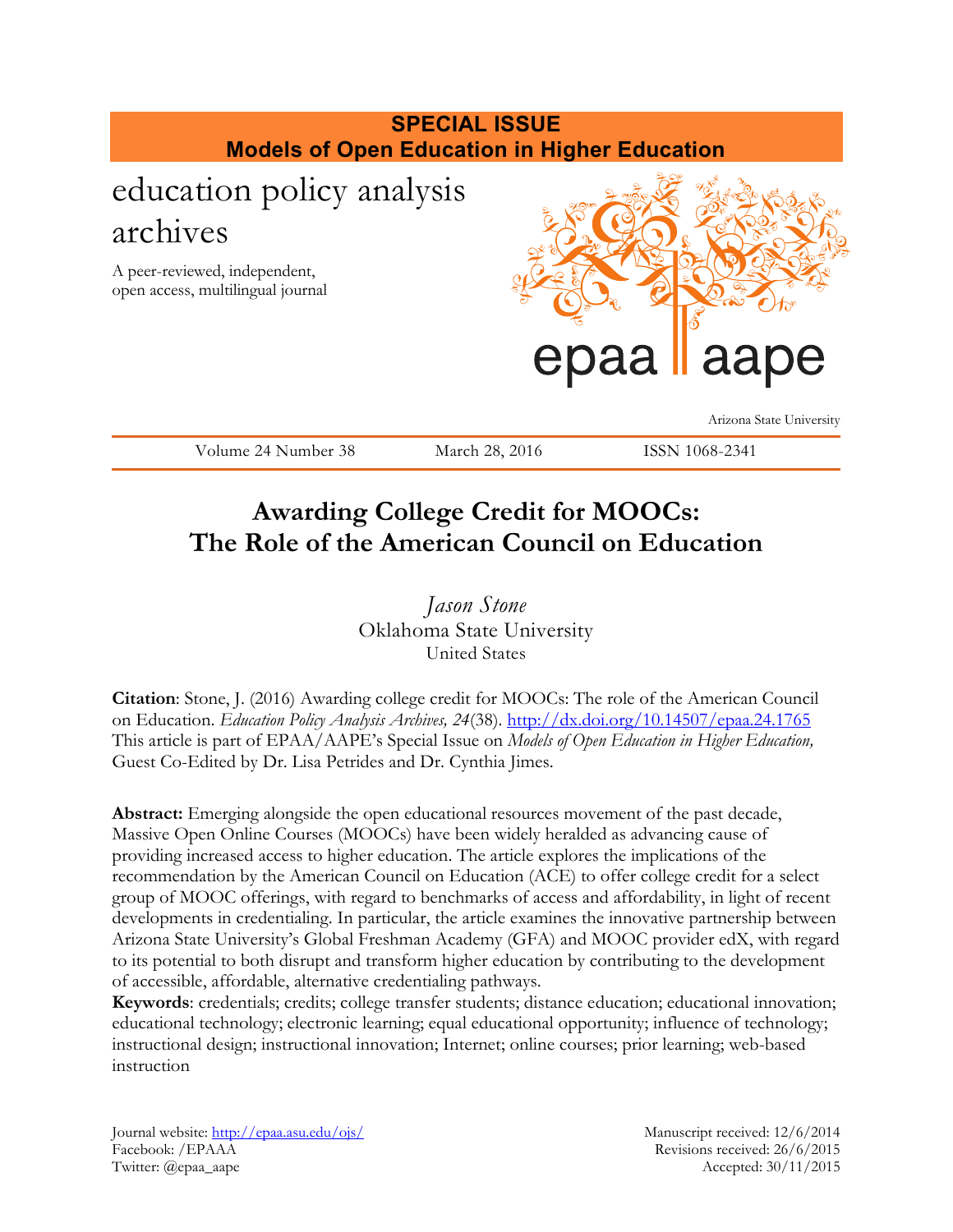### **Otorgando créditos universitarios a través de MOOCs: El papel del Consejo Americano de Educación**

**Resumen:** Con el auge del movimiento de los recursos educativos abiertos en la pasada década, los Cursos Online Masivos Abiertos (MOOCs, por sus siglas en inglés) se han proclamado como la mayor causa del avance en el acceso y la asequibilidad de la educación superior. Este artículo analiza las implicaciones de la recomendación de la American Council on Education (ACE) de ofrecer créditos universitarios para un grupo selecto de ofertas MOOC, en relación con los puntos de referencia de acceso y asequibilidad y a la luz de los recientes progresos en la acreditación. En concreto, este artículo examina la innovadora colaboración entre la Global Freshman Academy (GFA) de la Universidad Estatal de Arizona y el proveedor edX de MOOC, con respecto a su potencial de alterar y transformar la educación superior a través de su contribución al desarrollo de vías de acreditación alternativas, accesibles y asequibles.

**Palabras clave**: credenciales; créditos; transferencia de estudiantes universitarios; educación a distancia; innovación educativa; tecnología educativa; aprendizaje electrónico; oportunidades educativas; influencia tecnológica; diseño instruccional; innovación en la instrucción; Internet; cursos en línea; aprendizaje previo; instrucción por Internet

## **Dando créditos universitários através MOOCs: O papel do Conselho Americano de Educação**

**Resumo:** Emergindo do movimento da década previa dos recursos educativos abertas, Cursos Abertos Massivos Em-líneas (ou MOOC, seu acrômio inglesa), tem sido anunciado como o maior avance em prover aceso à educação superior. O artigo examine as implicações da recomendação do American Council on Education (ACE) em oferecer créditos universitários para um seleto grupo de ofertas de MOOC com respeito aos benchmarks de acessibilidade e custo, e com consideração aos recentes desenvolvimentos. Em particular, o artigo examine o parceria inovadora entre o programa Global Freshman Academy (GFA) da Universidade Estatal do Arizona e edX, provedor de MOOC, com respeito à seu potencial para desmantelar assim como transformar a educação superior por contribuir no desenvolvimento de caminhos que sejam alternativos e acessíveis preços e em aceso. **Palavras chave:** credenciais; créditos; Transferência de alunos da faculdade; educação a distância; inovação educacional; tecnologia educacional; aprendizagem eletrônica; igualdade de oportunidades educacionais; influência da tecnologia; inovação no ensino; Internet; cursos em-linha; aprendizagem prévia; instrução baseada no Internet

# **Awarding College Credit for MOOCs: The Role of the American Council on Education**

In the early winter of 2013, the American Council on Education (ACE) recommended that a total of 12 massive open online courses (MOOCs), including algebra, statistics, and computer science, be evaluated by their member institutions for credit (Fain, 2013; Kolowich, 2013). The MOOC providers for these courses included two of the largest names in this nascent sector of the education industry, Coursera and Udacity. During the year prior to the ACE decision, MOOCs garnered considerable attention in education publications and journals, as well as the press at large. For example, *The New York Times* proclaimed 2012, "the year of the MOOC" (Pappano, 2012). MOOCs were characterized as disruptive in a multitude of contradictory ways: a poor substitute for a university education (Bady, 2013), an existential threat to educational institutions of all types (Sumel, 2013), a long-awaited total democratization of knowledge and credentialing (Booker, 2013).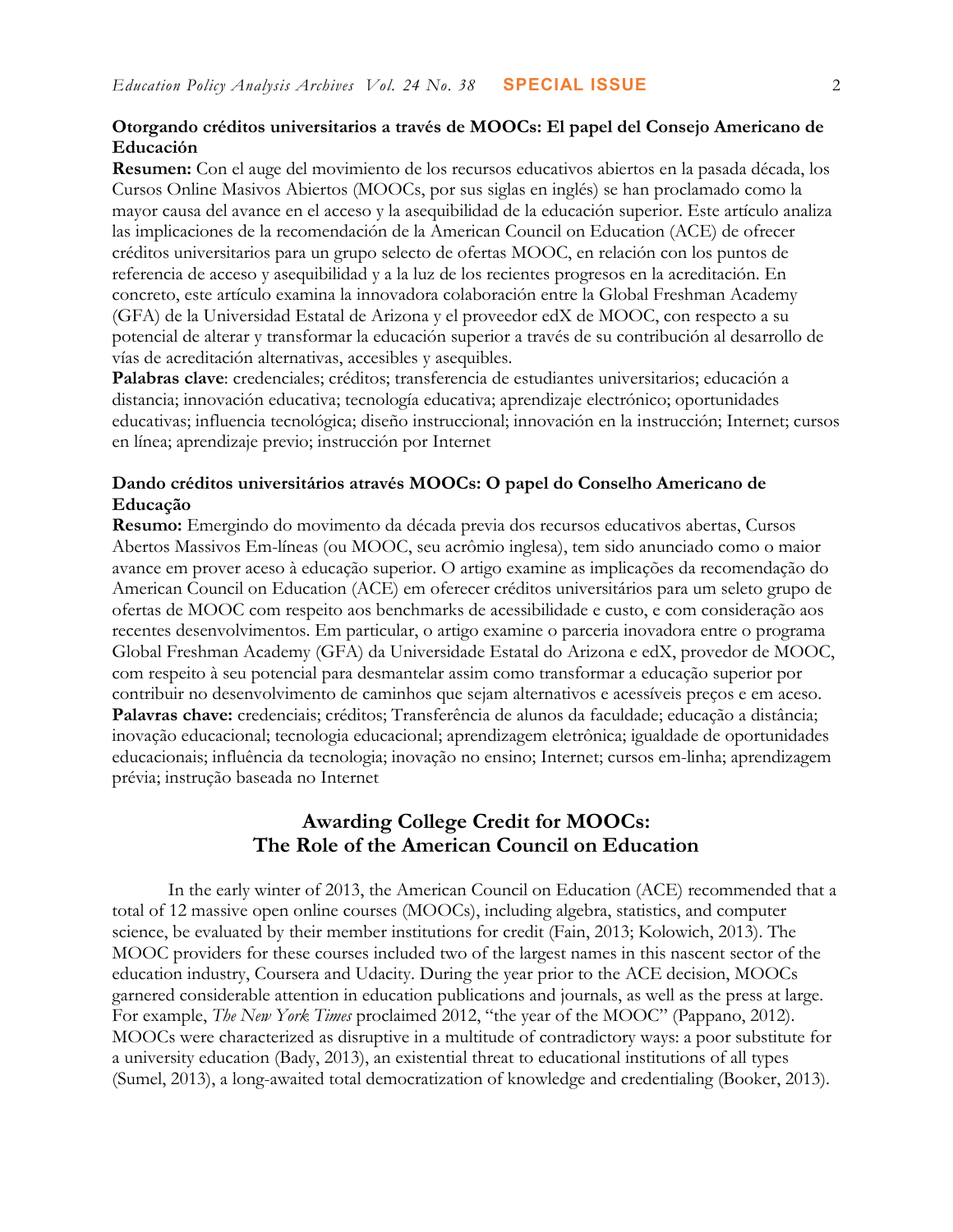Despite the media hype that surrounded MOOCs in 2012, the potential for MOOCs to disrupt higher education remains to be seen.

This article explores the implications of ACE's recommendation to offer college credit for a select group of MOOC offerings, and examines the potential for MOOCs to both disrupt and transform higher education by creating alternative pathways to college credit and degree completion. In light of significant developments in MOOC credentialing, including a recent credentialing partnership between Arizona State University and edX, this essay poses and seeks answers to the question: Does the ACE decision to award college credit for MOOCs matter?

### **MOOCs, an Anatomy**

MOOCs are enormous, free, online courses that have emerged along with the open educational resources movement over the past decade. The term "MOOC," an acronym for Massive Open Online Course, was coined in 2008 by Dave Cormier and Brian Alexander during a University of Manitoba course titled *Connectivism and Connective Knowledge*, led by George Siemens, formerly of Athabasca University and currently at University of Texas at Arlington, and Stephen Downes of the National Resource Council of Canada (Parr, 2013b). The course enrolled 25 tuition-paying students, and roughly 2000 general public online learners who enrolled for free (Parr, 2013b).

Today, MOOCs typically involve large initial enrollments, often in the many thousands, with no sign-up fees or entry costs (Bates, 2014; Pappano, 2012). Open to all, the instruction takes place mostly online; however some instructors have included face-to-face components in their courses. The literature distinguishes between two types of MOOCs: cMOOCs and xMOOCs. xMOOCs are a more recent phenomenon. Both types of MOOCs are typically led by luminaries in their fields (Cheal, 2013; Pappano, 2012). The difference revolves primarily around pedagogy and instructional style. The online equivalent of large, lecture-based freshman survey courses, xMOOCs focus on the transmission of knowledge, primarily through downloadable video lectures (Caulfield, 2013). Learning in the xMOOC environment is demonstrated in much the same way as it would be in a large lecture course: students successfully complete objective quizzes and tests, contribute to discussions, complete short essays and writings, engage in structured group work, and other types of assignments that constitute major learning assessments (Bates, 2014). Some xMOOC content providers with the largest enrollments are Coursera, edX, and Udacity.

In contrast to the transmission-based learning model of xMOOCs, cMOOCs emphasize knowledge sharing among participants (Bates, 2014). In cMOOCs, learning is demonstrated by interaction with other course participants and by substantive contribution to the collective understanding of the class with regard to the subject matter. cMOOCs are less concerned with awarding credit, than with developing communities that persist and engage actively in the world (Caulfield, 2013; Parr, 2013b).

Credit for MOOCs remains rare, but about half of undergraduate students receive a digital badge or certification for completing a MOOC (Grajek, Bichsel, & Dahlstrom, 2013). MOOC completion rates vary widely, from around 5% to around 20%, depending on student enrollment intentions, such as whether they consider themselves as browsers, auditors, or motivated to earn a certificate (Parr, 2013a; Reich, 2014). It is important to note that student awareness of MOOCs is still limited; according to recent data, only about one-quarter of students are aware of MOOCs (Grajek, Bichsel, & Dahlstrom, 2013).

The ability of MOOCs to transform traditional forms and practices of education and revolutionize for-credit education is likely to revolve around credentialing (Kolowich, 2013), so the question of whether or not students receive credit for their participation in MOOCs is and should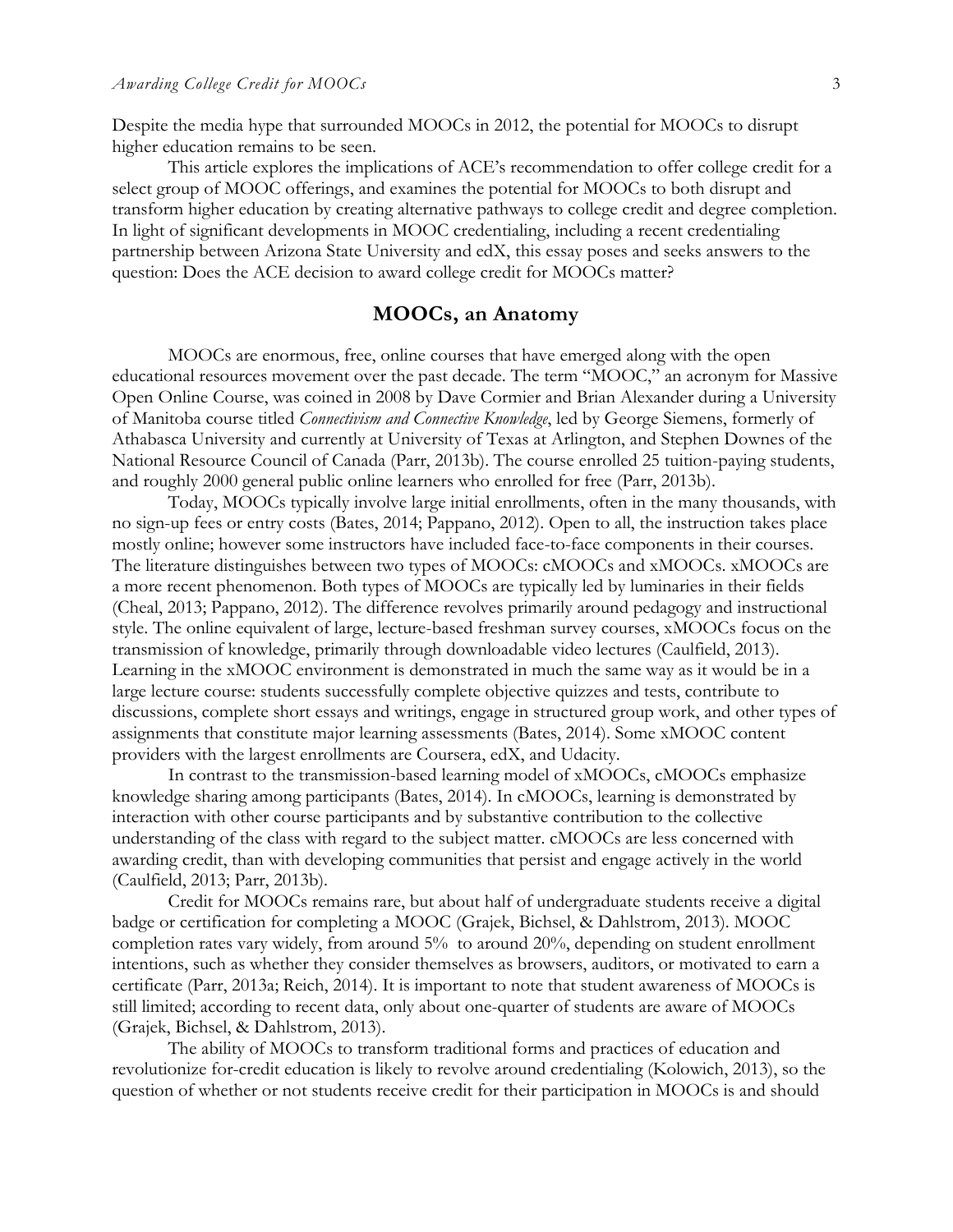be closely attended to by educational researchers, MOOC providers, and academic administrators (Booker, 2013). Despite the centrality of that consideration, there has been limited research that examines MOOCs within a credentialing framework.

## **American Council on Education, a Brief History**

According to ACE president Molly Corbett Broad, ACE's assessment of non-traditional education reaches back over decades and underscores ACE's commitment to adult education (ACE, 2012). The largest of the so-called "Big 6" higher education umbrella organizations (Cook, 1998), ACE dates back to 1918 and has been instrumental in a number of policy developments over the years, including the passage of the G.I. Bill (Zook, 1950), the construction of the U.S. Department of Education ("American Council," n.d.), the founding of standardized entrance exam testing services (Zook, 1950), and the passage of the post-9/11 G.I. Bill (Hartle, 2010). Comprised of over 1,800 member institutions (ACE, n.d.a), ACE has been recommending that institutions award credit for ACE endorsed courses since 1974 (Book, 2013).

ACE CREDIT service determines recommendations for college credit in prior learning instances that include workplace experience, military training, corporate training, and other forms of non-traditional, extra-institutional learning (ACE, n.d.b; "American Council," n.d.). According to ACE, its reviews are academically sound, involving the judgment of experienced faculty (ACE, n.d.b). ACE's recommendation to offer credit for the 12 MOOCs from Coursera and Udacity was preconditioned on the requirement that students follow protocols established by the MOOC providers for verifying identity and assessment integrity (Fain, 2013; Kolowich, 2013). ACE representatives commented that their recommendation should be welcomed as advancing the causes of access and affordability (Book, 2013).

# **The MOOC Promise: Accessible, Affordable College Credits**

ACE's recommendation to award credit for MOOCs reflects their stated commitment to advancing the causes of access and degree affordability in higher education (Book, 2013). According to Cathy A. Sandeen, vice-president of the Center for Education Attainment and Innovation at ACE, reasons for evaluating Udacity's MOOCs for credit included improving access to college and degree completion by providing multiple entry paths (ACE, 2013; Fain, 2013). Prior to ACE's announcement of its recommendation, Kristen Domonell (2013) writing for *University Business* predicted that the decision could mean "an improvement in college affordability for hundreds of thousands of students" (Domonell, 2013).

Following ACE's lead, Coursera and Udacity also framed the decision to recommend credit as having a positive impact on access to education and student's ability to pay for education toward degree completion (Funnel, 2014). However, the public relations rhetoric employed by MOOC providers has proved less stable, as may be witnessed in an examination of Coursera's website. In the press releases leading up to and immediately following ACE's decision to recommend credit for five courses on the Coursera platform, components of Coursera's mission emphasizing timely, affordable degree completion were heavily emphasized (Coursera, 2012; Kolowich, 2013). Specifically, Coursera's "About" page emphasized degree completion, defraying college costs, and displacing brick and mortar higher education. Coursera's blog post dated February 7, 2013, mentions Coursera's commitment to, "working towards a degree" (Coursera, 2013). This blog page also states, "We want to help more students enter college with credit already accrued and exit college on time, on budget and with a degree in hand" (Coursera, 2013). Two years later, Coursera's website no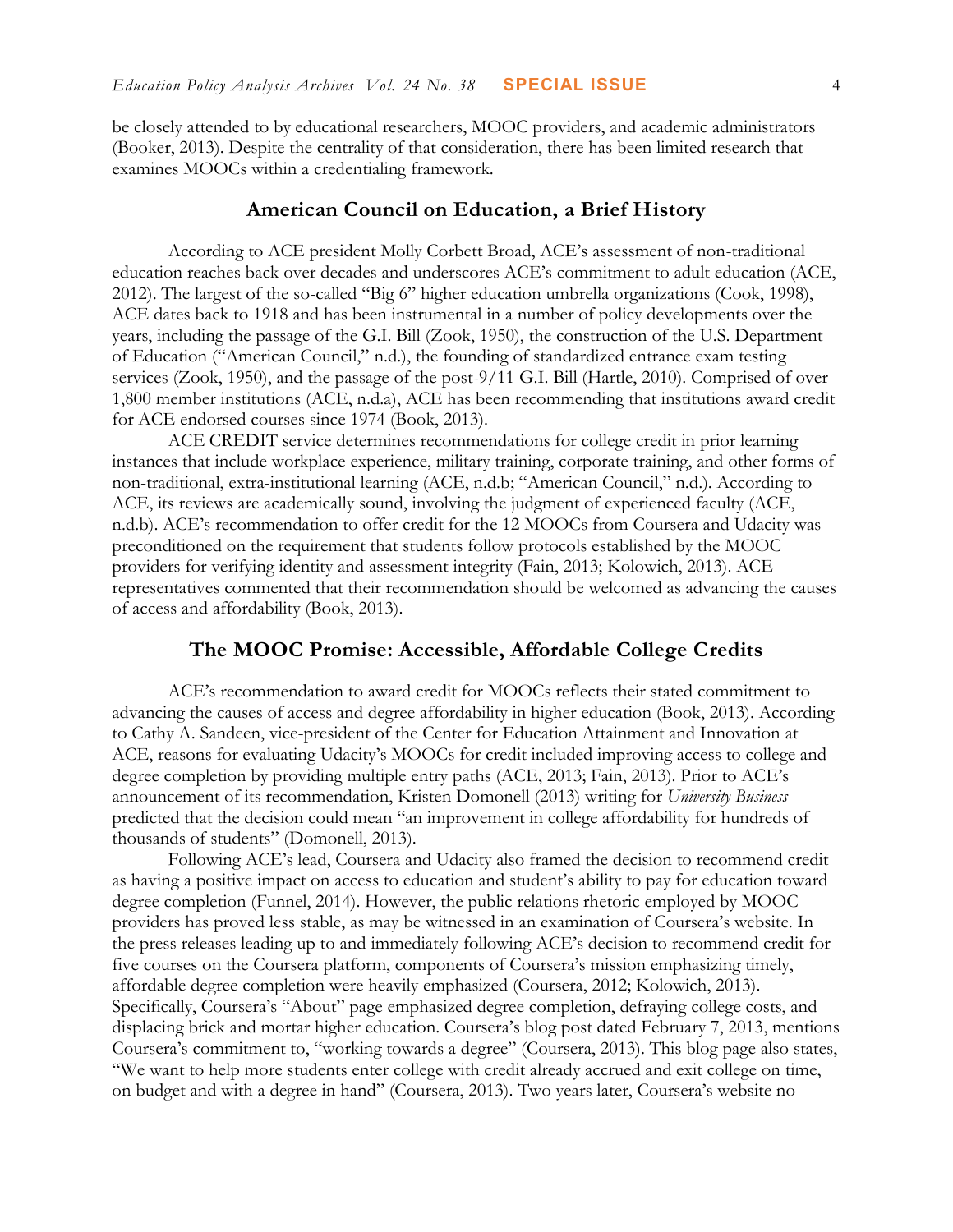longer reflects significant emphasis on access and affordability in higher education. Nevertheless, because these two causes justify ACE's recommendation, they may serve as reasonable benchmarks by which to assess the potential efficacy of ACE's recommendation.

### **MOOCs for Credit**

A recent pilot study, funded by the Bill and Melinda Gates Foundation and administered by ACE, sought to examine the MOOC promise of accessible, affordable college credits more closely (APUS, 2013). Specifically, the study explored the potential for MOOCs reach low-income, young adult and older adult learners, and the capacity of MOOCs for integrating into traditional degree completion programs (APUS, 2013). Participants in the pilot study included many established purveyors of online, for-profit, often technical, adult degree programs, with robust and mature systems for assessing prior learning and granting credit for non-traditional educational offerings. Pilot participants—including Central Michigan University, Kaplan University, Regis University, SUNY-Empire State, University of Maryland-University College, Colorado University-Global, American Public University, and Western Carolina University—agreed to offer credit for successful completion of MOOCs recommended for credit by ACE. The pilot revealed a lack of student interest in applying for credit; specifically, the project resulted in no registered requests for MOOC credit by students in participating institutions (Negrea, 2014).

Provost John Bellum at Colorado State University-Global (CSU-G), one of the largest providers of high-quality accredited, online, public education (Mangan, 2012), conjectured that the reasons why no one had sought credit for CSU-G's MOOCs included the self-pacing, the demonstration of learning, the extra testing, and the "rigorous" process that students must undergo to receive credit for these MOOCs (Negrea, 2014). Provost Marie Cini at University of Maryland– University College, a peer institution to CSU-G and an acknowledged leader in both prior learning assessment and in adult education degree completion (Mangan, 2012), observed, "It's just a lot easier to take a class somewhere and pay for it than to go through all this" (Negrea, 2014). Cini's remarks suggest that the rigorous processes entailed in obtaining credit for MOOCs may have effectively eliminated accessibility for many students.

To obtain credit for CSU-G's UPCEA pilot Udacity MOOC, "Introduction to Computer Science," interested students would have needed to pay \$350 per credit, plus \$89 to sit for a final exam proctored by Udacity (Negrea, 2014). The price of MOOC credits among the UPCEA consortium members varies widely. In contrast to CSU-G, American Public University's standard tuition rate for general education is \$270 per credit. To improve college credit affordability, some institutions have offered a discounted tuition rate for credits earned in MOOCs; for instance, in 2014, the first MOOC Pennsylvania State made available for credit, an undergraduate criminology MOOC, was offered at a discounted tuition rate of \$333 per credit, reduced from \$691 per credit.

The University of Oklahoma (OU) recently announced plans to open a wide range of its accredited online learning courses to the general public from all over the world at no cost or credit, while continuing to offer those courses for credit to enrolled students (Schaffhauser, 2014). OU's online model, while reminiscent of the original 2008 "MOOC" offered by Siemens and Downes through the University of Manitoba (Parr, 2013b), may best be described as "flipping the MOOC" (Schaffhauser, 2014). In effect, OU's "flip" offers credit for MOOCs to OU students, while considerably widening the scope of their potential real-time course interactions. In one popular OU organic chemistry course, *The Chemistry of Beer*, 9,000 students enrolled globally, along with several hundred OU students (Schaffhauser, 2014). However, with a nonresident tuition rate of over \$500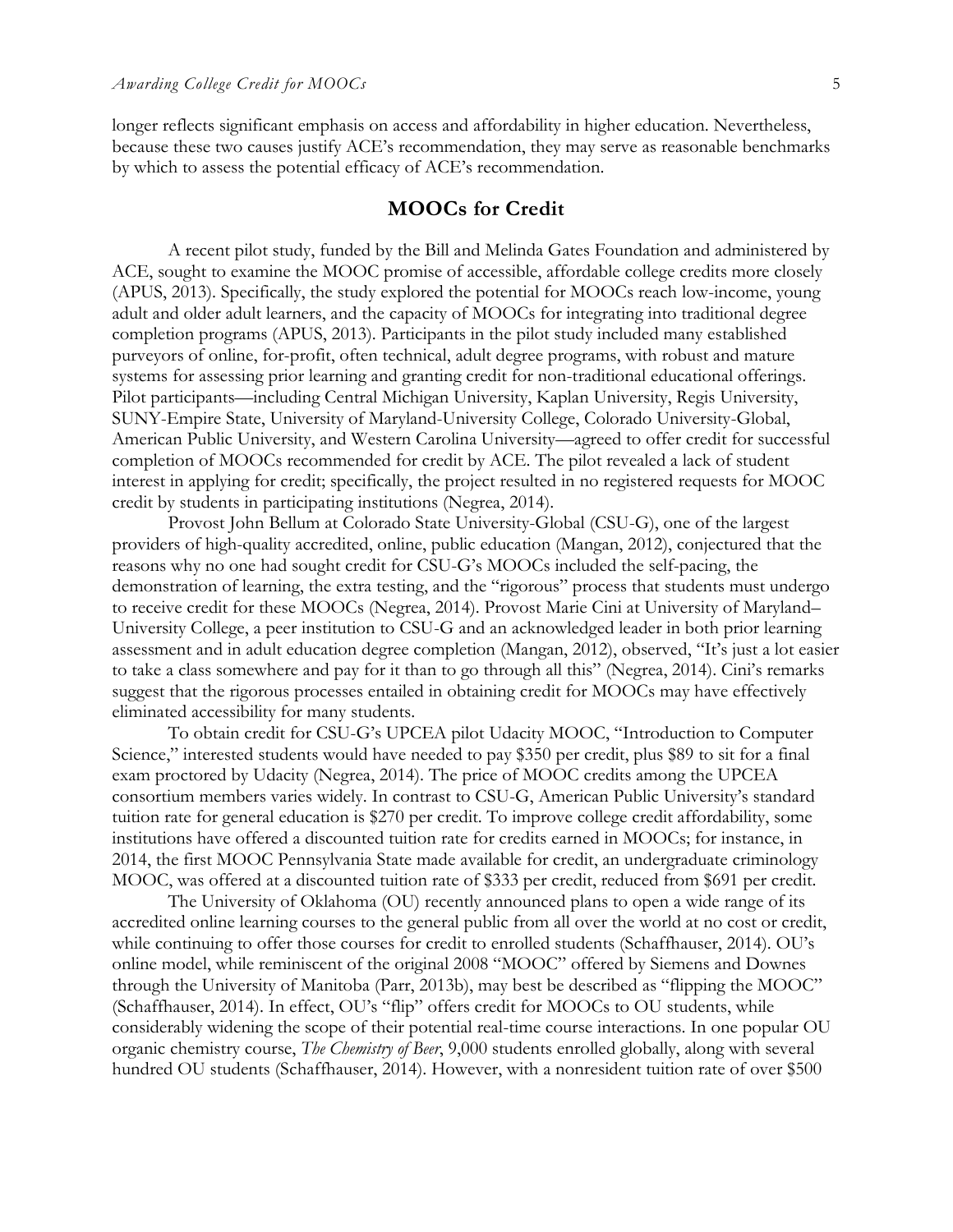per credit hour, affordable enrollment for credit in OU MOOCs may be limited to Oklahoma residents for whom tuition is significantly discounted.

Thomas Pack, writing for *Information Today* (2013), notes that Coursera's partners include some of the most prestigious institutions in America: Stanford, Brown, Columbia, Duke, Emory, Johns Hopkins, Princeton, Rice, among others. Significantly, none of those institutions has announced plans to offer college credits for MOOC learning. In fact, one of edX's founding partner institutions, Cornell University, recently released a faculty committee report that questions Cornell's involvement in future MOOC ventures and explicitly rules against Cornell awarding credit for MOOC courses taught by Cornell faculty (Cornell University, 2014). Clearly, if students are to receive college credit for participation in MOOCs, that credit will be awarded at institutions more receptive to this emerging alternative credentialing system.

# **Arizona State University, a New Partnership with edX**

Arizona State University (ASU) recently announced a campaign to award college credit to MOOC enrollees in their Global Freshman Academy (Straumsheim, 2015). In this endeavor, ASU will partner with the Harvard/MIT MOOC provider, edX (Chung, 2015). Unlike Coursera and Udacity, which are private, for-profit corporations (Shumski, 2013), edX is managed as a non-profit academic entity, with the stated goal of "expanding access to education for everyone" (edX, n.d.).

ASU's promotion of MOOCs through its Global Freshman Academy (GFA) pilot program is a major development in MOOC credentialing because ASU has an excellent reputation, nationally and internationally. An acknowledged leader in online degree programs (Best online, 2015), ASU is also respected for the high quality graduates they produce, having ranked fifth nationally for adequate graduate preparation for the workforce in a 2010 report by *The Wall Street Journal* (Evans, 2010). With the largest enrollment of any public university in the United States (Snider, 2014), ASU proposes to award college credit for at least a dozen (Chung, 2015).

In a departure from standard administrative protocol, ASU's GFA students will not need to petition for the credit until after they have completed the MOOC (Anderson, 2015). Prior to ASU's GFA pilot, students who wanted to earn credit for one of the ACE endorsed MOOCs would need to sign-up for the course, declare their intention to seek credit, make an initial payment to the MOOC provider, and successfully complete all of the course requirements on time, with a passing grade. Students would then go to a nationally certified testing center and pay around \$100 to take a comprehensive final exam. The teaching team would grade that exam and decide if the student should get a signature track, endorsed for credit, certificate of completion. The student would then take that MOOC certificate to a Registrar or Department Head and apply for credit. ASU's GFA turns that model on its head (Straumsheim, 2015).

Under ASU's new model, students need only an email address and a name to sign-up for the class. Students will simply declare that they are likely to pursue credit at the end of the course, complete all assignments in an identity-verified manner, complete the course and decide if they would like credit, then petition ASU to receive the credit. ASU then awards credit at a significantly discounted rate: less than \$200/credit hour, even to international and/or out-of-state students (Chung, 2015). Because all of the faculty, curriculum, teaching assistants, content, and identity verification are all produced and/or controlled by ASU, these new MOOCs will be available for credit without the approval of the American Council of Education. Additionally, because ASU has been offering all of these courses online in fully regionally accredited online programs, ASU is able to provide fully transportable college credit for these courses, which likely will be recognized by other institutions, nationally and internationally.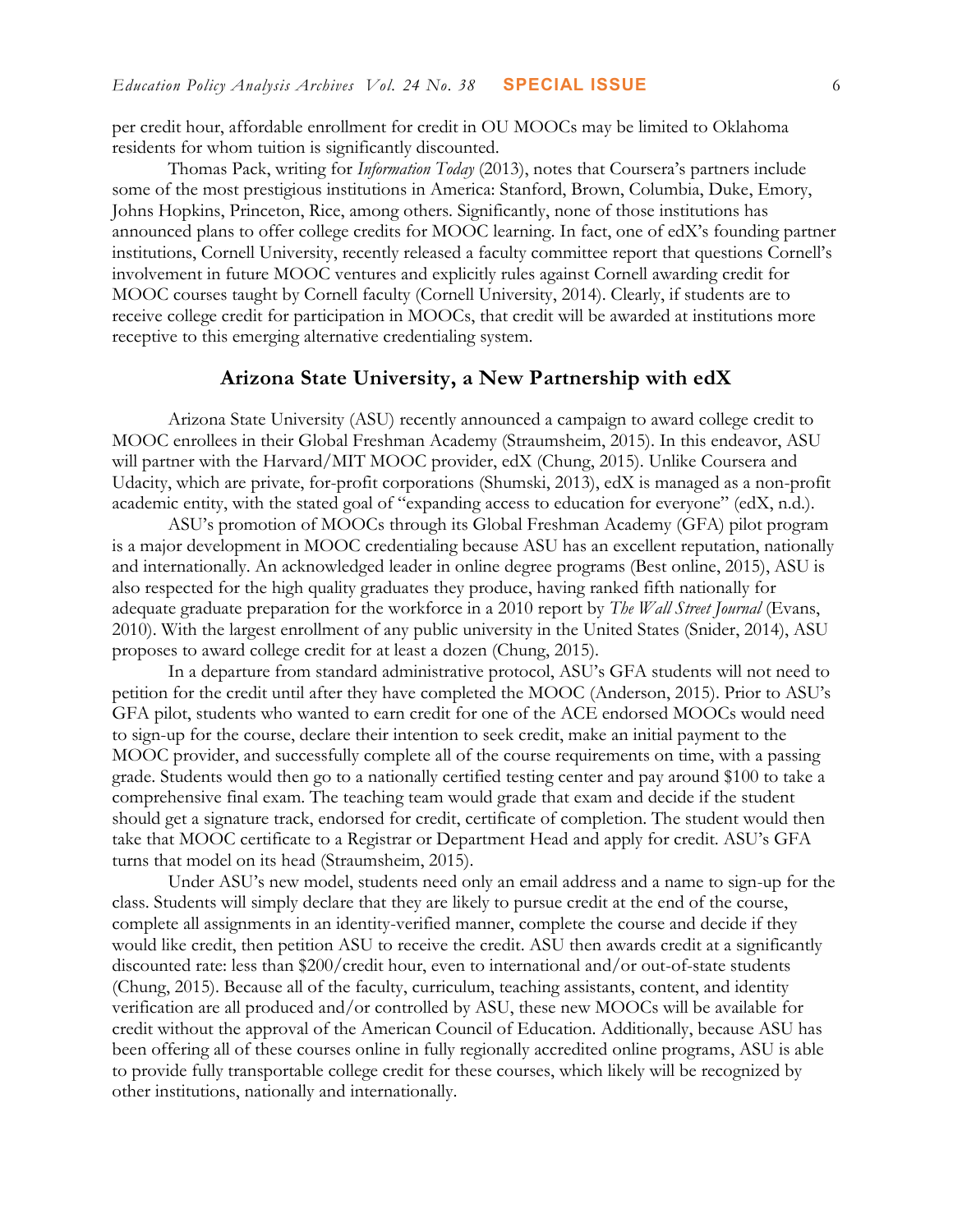#### *Awarding College Credit for MOOCs* 7

While ASU's GFA affiliation with edX has been hailed by *The Washington Post* as "groundbreaking" (Anderson, 2015), many questions persist. Which students will petition ASU for credit? Will other institutions accept those credits? How will the partnership between edX and ASU impact credentialing of learning in MOOCs? At this point, it is too early to know, but if ASU's Global Freshman Academy is successful at awarding discounted college courses to large populations of learners, the disruptive and potentially transformative effects of this development will likely be subtle at first and possibly pronounced in years and decades to come.

Furthermore, while ASU appears to be on a solid footing, leading with courses titled Astronomy, Western Civilization, and Human Origins, that footing may be tested this academic year when the GFA rolls out an English Composition MOOC as a component of the pilot program. Writing intensive courses like composition and philosophy are more difficult to teach successfully online; English Composition has proven to be an especially tough subject to teach in the MOOC format (Head, 2013). ASU has committed to ensure that all work submitted through the MOOCs is evaluated by ASU faculty or teaching assistants (Straumsheim, 2015).

Predictably, ASU's GFA pilot announcement provoked accreditation concerns from critics. Researcher and cMOOC pioneer at the University of Texas at Arlington, George Siemens, dismissed the controversy in terms that normalized the pilot program: "This is what has in the past been called 'distance education' or 'online learning'. . . Nothing new here, folks, move along" (Straumsheim, 2015). While Siemens correctly describes the ASU pilot, there is nevertheless some nuance that his description seems to miss: ASU's credentialing procedure effectively adopts the online courses offered on the MOOC platform for ASU credit. The credit on the ASU transcript will not have any indicators describing it as MOOC credit or even as online credit. Department Heads and Registrars alike will have no way of distinguishing the credit on the transcript as MOOC credit; it will appear identical to that obtained on the ASU campus. Furthermore, when those credits come from ASU, Department Heads and Registrars will be evaluating a transcript from a prestigious, recognized leader in education, rather than assessing credits from a MOOC provider endorsed by ACE. Such credit equivalency and prestige renders ASU's program a potential watershed with regard to students' ability to earn credit for learning happening in a MOOC.

Perhaps the most significant aspect of the ASU GFA pilot is that it effectively sets a ceiling for what first-year courses should cost. The fact that ASU has declared a market-based tuition ceiling for freshman education could be a significant factor in changing financial outlooks across higher education, particularly at community and technical colleges, and also at four-year comprehensives that depend upon freshmen enrollment fees to pay for their technical and/or graduate programs. Guaranteeing the tuition at under \$200 per credit is a potentially effective marketing strategy, as price-conscious students will likely turn away from options like the University of Phoenix, which would cost them thousands of dollars for a single online course, in favor of ASU's GFA, where they can earn more transportable credits from a respected brick and mortar institution. The sector of for-profit, Internet-based, online education providers will be most disrupted by ASU's announcement, as will institutions competing for the demographic of students that typically embraces online classes—including adult, non-traditional students who are returning to school and trying to balance work, family, and career. This educational demographic is sizable. According to the most recent "Online Report Card", an annual report that tracks online education in the United States, at least 28%, or more than one out of every four students took at least one online course in 2015 (Allen & Seaman, 2016).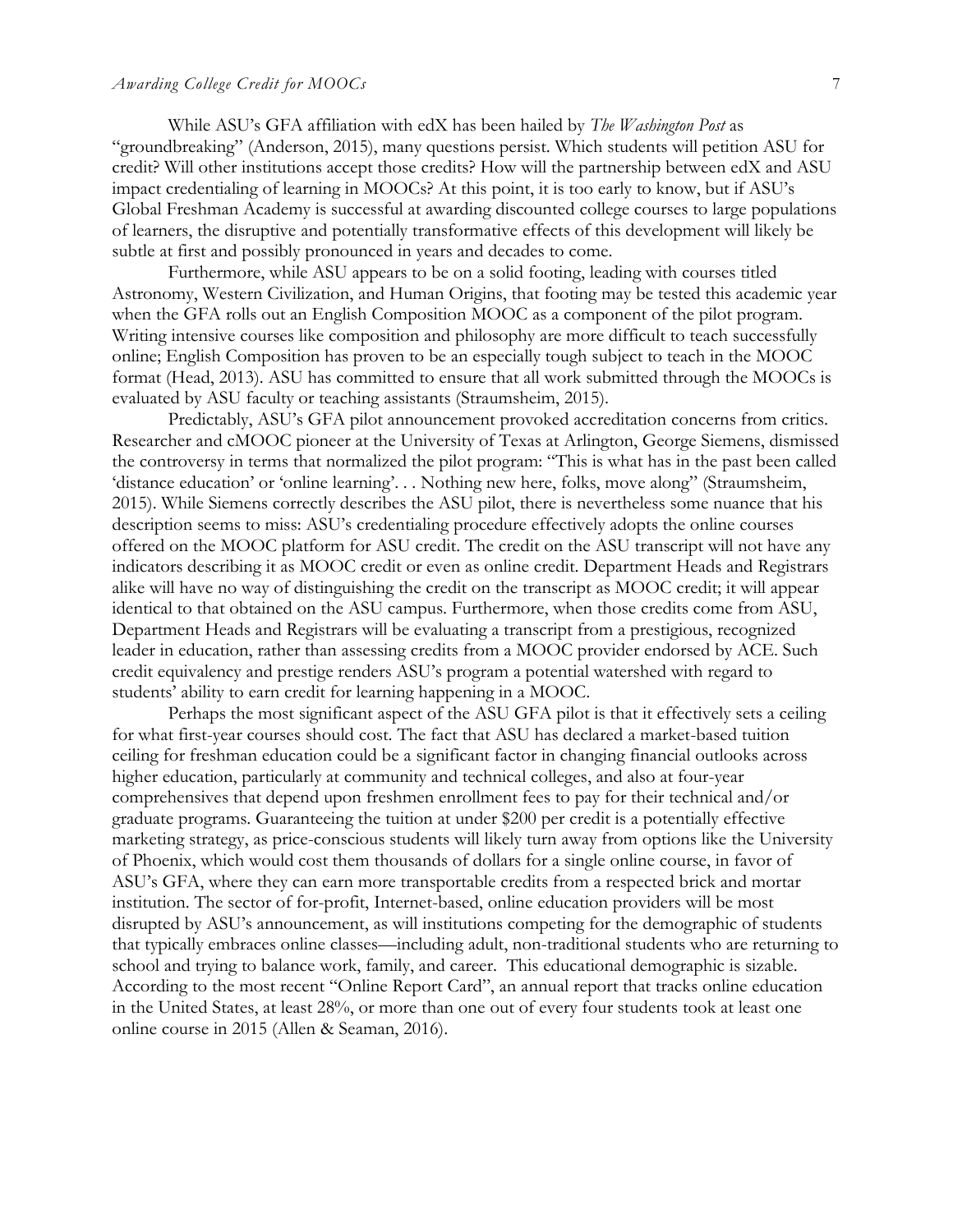## **Does the ACE Decision to Award College Credit for MOOCs Matter?**

Using ASU as a case in point, one is left questioning: Does the ACE decision to award college credit for MOOCs matter? The ASU GFA pilot announcement indicates that the questions regarding the credentialing of MOOCs will be decided on college campuses, rather than within educational content providers like Coursera and Udacity—a shift that reduces the significance of ACE's recommendation. ASU's important test case for MOOC credentialing could signal the beginning of a much-anticipated transformation of the traditional forms and practices of higher education. Only time will tell.

Meanwhile, in the wake of ACE's decision, unrealistic expectations regarding MOOCs have been assuaged. ACE's decision may have mainstreamed MOOCs sufficiently, and with such little observable impact that, by this time, it is evident that MOOCs will not result in an immediate or massive dislocation of the entire higher education industry. ACE's decision invites researchers and practitioners to conceptualize and discuss MOOCs in realistic terms, and attempt to use them instrumentally to improve accessibility and affordability in higher education, toward increasing student success and thereby accomplishing long-standing institutional goals.

While it could be argued that the ACE recommendation to award credit was not significant in terms of the actual number of credit hours it produced (at least to date), the credit recommendation was indeed significant insofar as it sent a message to the ACE affiliate institutions, to private industry, and to society at large that the type of online learning being offered for free by MOOCs is similar to the type of online learning that colleges and universities, both private and public, for profit and not-for-profit alike, are currently providing for a premium.

Prominent results of the ACE recommendation to date include several partial degree programs, a fully online master's program at Georgia Tech, and now ASU's innovative Global Freshman Academy. In addition, each of the three major MOOC providers, although nonaccredited, recently introduced its own independent credentials for paid courses: the Udacity Nanodegree, the Coursera Specialization, and the edX Xseries (Shah, 2014).

 Researchers and practitioners alike must begin to attend to the kinds of online learning happening in MOOCs. Students, parents, advisors, high school counselors and employers should become more aware of the transportability of credits and the availability of more flexible, less rigid pathways to degree completion. Those realities are part of the world of higher education today. ACE's recommendations, MOOC credentialing, and ASU's bold experiment will likely shape how those realities unfold in the future and should be closely attended to by policy makers, faculty, and administration.

#### **Conclusion**

This essay has sought answers to the question: Does the ACE decision to award college credit for MOOCs matter? Clearly, the ACE recommendation moved MOOCs closer to academic acceptance. However, the absence of student enrollment for credits billed as both accessible and affordable, and the reluctance of some institutions to award credit for MOOCs, signal that MOOCs have not yet become an effective or often used mechanism for providing college credit.

In light of the innovative, streamlined credentialing processes and price ceilings involved in the recent ASU GFA pilot partnership with edX, the impact of the ACE decision may be seen retrospectively as having opened the way for a gradual yet radically transformative disruption of higher education policy and practice. Ultimately, greater access and affordability may result from these and other innovative credentialing models.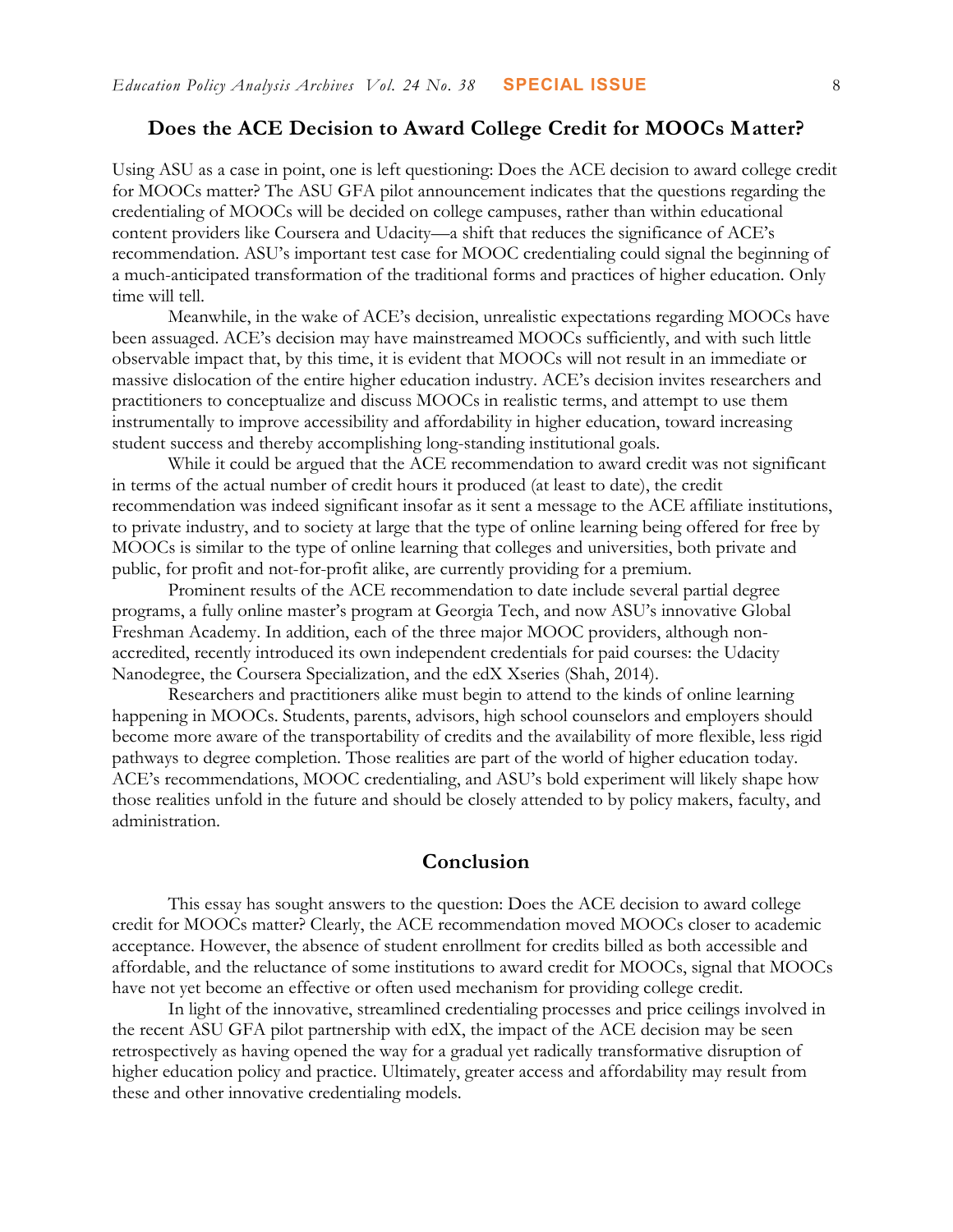While relatively little is known to date about the learning happening in MOOCs, additional study is necessary to determine whether and in what ways MOOCs may be a viable learning platform for different student groups (Siemens, Irvine, & Code, 2013). Furthermore, an examination of policies and processes that determine the cost, accessibility, and transportability of earned credits is needed in order to understand the potential for MOOCs to serve as alternative credentialing pathways, and the implications of those pathways for student learning.

## **References**

Allen, I. E., & Seaman, J. (2016, February). *Online Report Card: Tracking online education in the Unites States*. Retrieved March 23, 2016, from

http://onlinelearningsurvey.com/reports/onlinereportcard.pdf

- American Council on Education (ACE) (n.d.a) About. Retrieved April 12, 2014 fro[m](http://www.acenet.edu/aboutace/Pages/default.aspx) <http://www.acenet.edu/aboutace/Pages/default.aspx>
- American Council on Education (ACE) (n.d.b) ACE CREDIT course review. Retrieved April 12, 2014 from [http://www.acenet.edu/news-room/Pages/ACE-CREDIT-Course-](http://www.acenet.edu/news-room/Pages/ACE-CREDIT-Course-Review.aspx)[Review.aspx](http://www.acenet.edu/news-room/Pages/ACE-CREDIT-Course-Review.aspx)
- American Council on Education (ACE) (2012, November 13). ACE to assess potential of MOOCs, evaluate courses for credit-worthiness. Retrieved fro[m](http://www.acenet.edu/news-room/Pages/ACE-to-Assess-Potential-of-MOOCs-Evaluate-Courses-for-Credit-Worthiness.aspx) [http://www.acenet.edu/news-room/Pages/ACE-to-Assess-Potential-of-MOOCs-](http://www.acenet.edu/news-room/Pages/ACE-to-Assess-Potential-of-MOOCs-Evaluate-Courses-for-Credit-Worthiness.aspx)[Evaluate-Courses-for-Credit-Worthiness.aspx](http://www.acenet.edu/news-room/Pages/ACE-to-Assess-Potential-of-MOOCs-Evaluate-Courses-for-Credit-Worthiness.aspx)
- American Council on Education (ACE) (2013, January 15). ACE to forge new ground in MOOC evaluation and research effort. Retrieved from [http://www.acenet.edu/news](http://www.acenet.edu/news-room/Pages/ACE-to-Forge-New-Ground-in-MOOC-Evaluation-and-Research-Effort.aspx)[room/Pages/ACE-to-Forge-New-Ground-in-MOOC-Evaluation-and-Research-](http://www.acenet.edu/news-room/Pages/ACE-to-Forge-New-Ground-in-MOOC-Evaluation-and-Research-Effort.aspx)[Effort.aspx](http://www.acenet.edu/news-room/Pages/ACE-to-Forge-New-Ground-in-MOOC-Evaluation-and-Research-Effort.aspx)
- "American Council on Education." (n.d). In *Wikipedia.* Retrieved January 1, 2014 fro[m](../../../../AppData/Local/Microsoft/Windows/Temporary%20Internet%20Files/Content.Outlook/FLDT0YMS/EPAA%20Articles%202016%20In%20Template/EPAA%20Articles%202016%20In%20Template/%20http:/--en.wikipedia.org-wiki-American_Council_on_Education) [http://en.wikipedia.org/wiki/American\\_Council\\_on\\_Education](../../../../AppData/Local/Microsoft/Windows/Temporary%20Internet%20Files/Content.Outlook/FLDT0YMS/EPAA%20Articles%202016%20In%20Template/EPAA%20Articles%202016%20In%20Template/%20http:/--en.wikipedia.org-wiki-American_Council_on_Education)
- American Public University (APUS) (2013). APUS partners with University Professional & Continuing Education Association to evaluate MOOC impact on higher education. Retrieved from [http://www.apus.edu/news-events/news/2013/04-08-2013-apus](http://www.apus.edu/news-events/news/2013/04-08-2013-apus-partners-with-upcea.hml)[partners-with-upcea.hml](http://www.apus.edu/news-events/news/2013/04-08-2013-apus-partners-with-upcea.hml)

Anderson, N. (2015, April 22). Arizona State University to offer freshman year online, for credit. *The Washington Post.* Retrieved fro[m](http://www.washingtonpost.com/local/education/arizona-state-university-to-offer-freshman-year-online-for-credit/2015/04/22/17df61e8-e921-11e4-9767-6276fc9b0ada_story.html) [http://www.washingtonpost.com/local/education/arizona-state-university-to-offer](http://www.washingtonpost.com/local/education/arizona-state-university-to-offer-freshman-year-online-for-credit/2015/04/22/17df61e8-e921-11e4-9767-6276fc9b0ada_story.html)[freshman-year-online-for-credit/2015/04/22/17df61e8-e921-11e4-9767-](http://www.washingtonpost.com/local/education/arizona-state-university-to-offer-freshman-year-online-for-credit/2015/04/22/17df61e8-e921-11e4-9767-6276fc9b0ada_story.html) [6276fc9b0ada\\_story.html](http://www.washingtonpost.com/local/education/arizona-state-university-to-offer-freshman-year-online-for-credit/2015/04/22/17df61e8-e921-11e4-9767-6276fc9b0ada_story.html)

- Bady, A. (2013, February 12). Tree sitting. *The New Inquiry.* Retrieved from <http://thenewinquiry.com/blogs/zunguzungu/tree-sitting/>
- Bates, T. (2014, October 13). Comparing xMOOCs and cMOOCs: Philosophy and practice. Retrieved from [http://www.tonybates.ca/2014/10/13/comparing-xmoocs-and-cmoocs](http://www.tonybates.ca/2014/10/13/comparing-xmoocs-and-cmoocs-philosophy-and-practice/)[philosophy-and-practice/](http://www.tonybates.ca/2014/10/13/comparing-xmoocs-and-cmoocs-philosophy-and-practice/)
- Best online bachelor's programs. (2015). *US News and World Report*. Retrieved June 24, 2015 from [http://www.usnews.com/education/online](http://www.usnews.com/education/online-education/bachelors/rankings?int=a2bb09&int=a56509)[education/bachelors/rankings?int=a2bb09&int=a56509](http://www.usnews.com/education/online-education/bachelors/rankings?int=a2bb09&int=a56509)
- Book, P. (2013, July 25). ACE as academic credit reviewer–adjustment, accommodation, and acceptance [Web log post]. Retrieved fro[m](http://wcetblog.wordpress.com/2013/07/25/ace-review-moocs-for-credit/) <http://wcetblog.wordpress.com/2013/07/25/ace-review-moocs-for-credit/>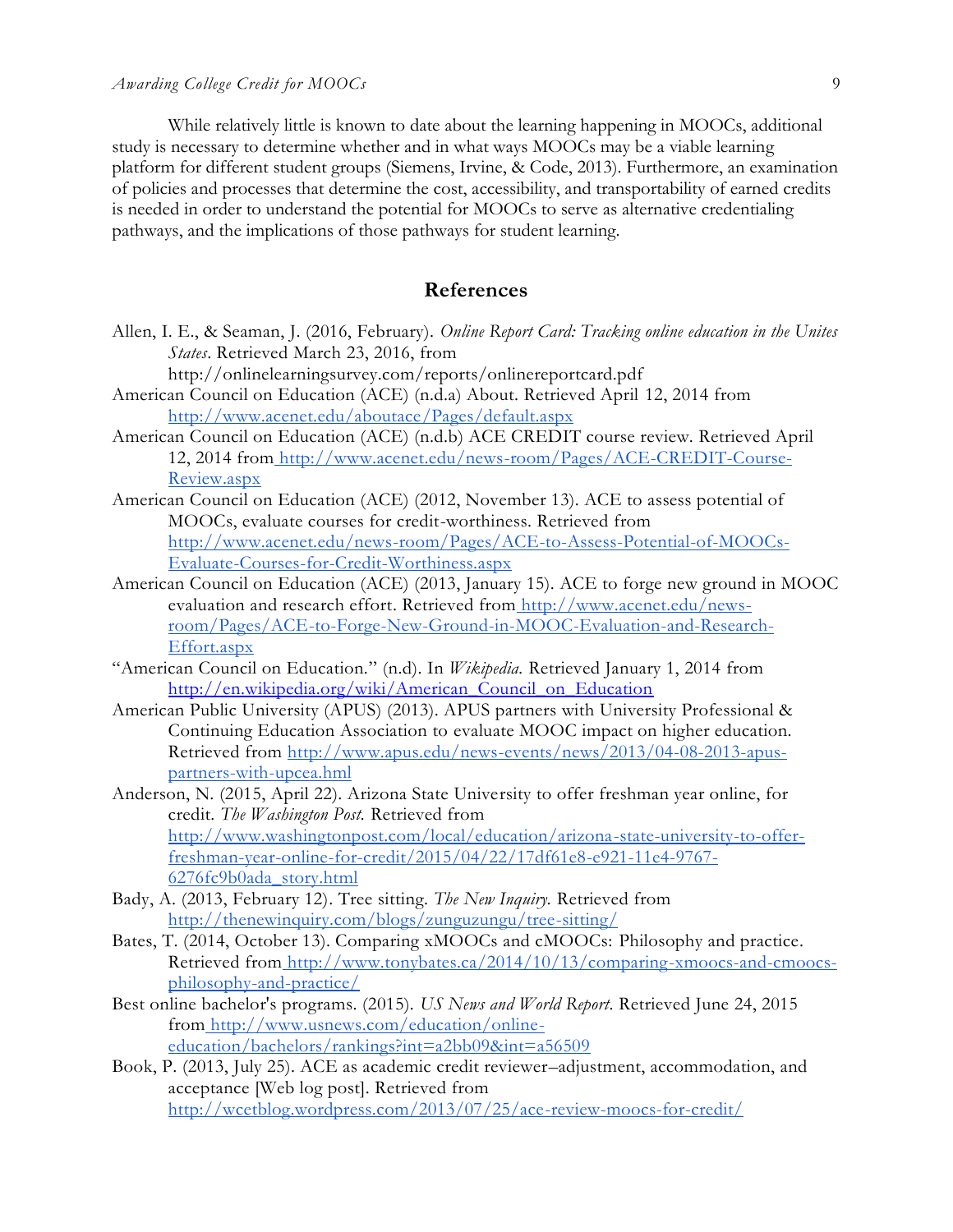- Booker, E. (2013). Will MOOCs matter? *Information Week Reports*, 2-7. Retrieved fro[m](http://reports.informationweek.com/abstract/306/11438/Education/Will-MOOCs-Matter?.html) [http://reports.informationweek.com/abstract/306/11438/Education/Will-MOOCs-](http://reports.informationweek.com/abstract/306/11438/Education/Will-MOOCs-Matter?.html)[Matter?.html](http://reports.informationweek.com/abstract/306/11438/Education/Will-MOOCs-Matter?.html) (Downloadable PDF)
- Caulfield, M. (2013, July 20). xMOOC communities should learn from cMOOCs. [Web log post]. Retrieved from [http://www.educause.edu/blogs/mcaulfield/xmooc-communities](http://www.educause.edu/blogs/mcaulfield/xmooc-communities-should-learn-cmoocs)[should-learn-cmoocs](http://www.educause.edu/blogs/mcaulfield/xmooc-communities-should-learn-cmoocs)
- Cheal, C. (2013, August 14). Creating MOOCs for college credit: SJSU's partnership with edX and Udacity [Research bulletin]. Retrieved fro[m](../../../../AppData/Local/Microsoft/Windows/Temporary%20Internet%20Files/Content.Outlook/Downloads/EPAA%20Articles%202016%20In%20Template/EPAA%20Articles%202016%20In%20Template/%20https:/--net.educause.edu-ir-library-pdf-ERB1307.pdf) [https://net.educause.edu/ir/library/pdf/ERB1307.pdf](../../../../AppData/Local/Microsoft/Windows/Temporary%20Internet%20Files/Content.Outlook/Downloads/EPAA%20Articles%202016%20In%20Template/EPAA%20Articles%202016%20In%20Template/%20https:/--net.educause.edu-ir-library-pdf-ERB1307.pdf)
- Chung, C. (2015, May 12). A Big Step in MOOCs for Credit? The ASU & edX Global Freshman Academy. *Class Central.* Retrieved from [https://www.class-central.com/report/moocs](https://www.class-central.com/report/moocs-credit-asu-edx-global-freshman-academy/)[credit-asu-edx-global-freshman-academy/C](https://www.class-central.com/report/moocs-credit-asu-edx-global-freshman-academy/)ook, C. (1998). *Lobbying for higher education: How colleges and universities influence federal policy.* Nashville, TN: Vanderbilt Univesity Press.
- Cornell University, Distance Learning Committee. (2014). Report of the Cornell distance learning committee. Retrieved fro[m](http://philosophy.cornell.edu/epl/upload/CornellDistancelearning.pdf) <http://philosophy.cornell.edu/epl/upload/CornellDistancelearning.pdf>
- Coursera (2012, November 14). American Council on Education to evaluate credit equivalency for Coursera's online courses. [Web log post]. Retrieved fro[m](http://blog.coursera.org/post/35647313909/american-council-on-education-to-evaluate-credit) [http://blog.coursera.org/post/35647313909/american-council-on-education-to](http://blog.coursera.org/post/35647313909/american-council-on-education-to-evaluate-credit)[evaluate-credit](http://blog.coursera.org/post/35647313909/american-council-on-education-to-evaluate-credit)
- Coursera (2013, February 7). Five courses receive college credit recommendations [Web log post]. Retrieved from [http://blog.coursera.org/post/42486198362/five-courses-receive](http://blog.coursera.org/post/42486198362/five-courses-receive-college-credit-recommendations)[college-credit-recommendations](http://blog.coursera.org/post/42486198362/five-courses-receive-college-credit-recommendations)
- Domonell, K. (2013, January). Managing MOOC credits. *University Business*, 16(1), 17. Retrieved from <http://www.universitybusiness.com/article/managing-mooc-credits>
- edX. (2015, June 24). About. Retrieved from [https://www.edx.org/about-usE](https://www.edx.org/about-us)vans, T. (2010, September 13). Penn State tops recruiter rankings: Companies favor big state schools with one-stop shopping for graduates with necessary skills. *The Wall Street Journal.* Retrieved fro[m](http://www.wsj.com/articles/SB10001424052748704358904575477643369663352)
	- <http://www.wsj.com/articles/SB10001424052748704358904575477643369663352>
- Fain, P. (2013, January 16). ACE to assess Udacity courses for credit. *Inside Higher Ed*. Retrieved from [http://www.insidehighered.com/news/2013/01/16/ace-assess-udacity-courses](http://www.insidehighered.com/news/2013/01/16/ace-assess-udacity-courses-credit#sthash.YPuiO9ly.dpbs)[credit#sthash.YPuiO9ly.dpbs](http://www.insidehighered.com/news/2013/01/16/ace-assess-udacity-courses-credit#sthash.YPuiO9ly.dpbs)
- Funnell, A. (2014, July 16). Massive online courses: does the rhetoric match the reality? *Future Tense.* Retrieved from [http://www.abc.net.au/radionational/programs/futuretense/a](http://www.abc.net.au/radionational/programs/futuretense/a-moocs-education-rhetoric-and-reality/5598962)[moocs-education-rhetoric-and-reality/5598962](http://www.abc.net.au/radionational/programs/futuretense/a-moocs-education-rhetoric-and-reality/5598962)
- Grajek, S., Bichsel, J., & Dahlstrom, E. (2013, October). What MOOCs mean to today's students and institutions. *Educause Review.* Retrieved from [http://net.educause.edu/ir/library/pdf/ECAR\\_SO/ERB/ERB1309.pdf](http://net.educause.edu/ir/library/pdf/ECAR_SO/ERB/ERB1309.pdf)
- Hartle, T. W. (2012). Statement to the United States Senate, The Senate Appropriations Defense Subcommittee, on Voluntary Military Education Programs. Retrieved fro[m](http://www.acenet.edu/news-room/Documents/Testimony-Appropriations-Defense-Subcommittee-FINAL-061213.pdf) [http://www.acenet.edu/news-room/Documents/Testimony-Appropriations-Defense-](http://www.acenet.edu/news-room/Documents/Testimony-Appropriations-Defense-Subcommittee-FINAL-061213.pdf)[Subcommittee-FINAL-061213.pdf](http://www.acenet.edu/news-room/Documents/Testimony-Appropriations-Defense-Subcommittee-FINAL-061213.pdf)
- Head, K. (2013, September 6). Lessons learned from a freshman composition MOOC. *The Chronicle of Higher Education*. Retrieved fro[m](http://chronicle.com/blogs/wiredcampus/lessons-learned-from-a-freshman-composition-mooc/46337) [http://chronicle.com/blogs/wiredcampus/lessons-learned-from-a-freshman](http://chronicle.com/blogs/wiredcampus/lessons-learned-from-a-freshman-composition-mooc/46337)[composition-mooc/46337](http://chronicle.com/blogs/wiredcampus/lessons-learned-from-a-freshman-composition-mooc/46337)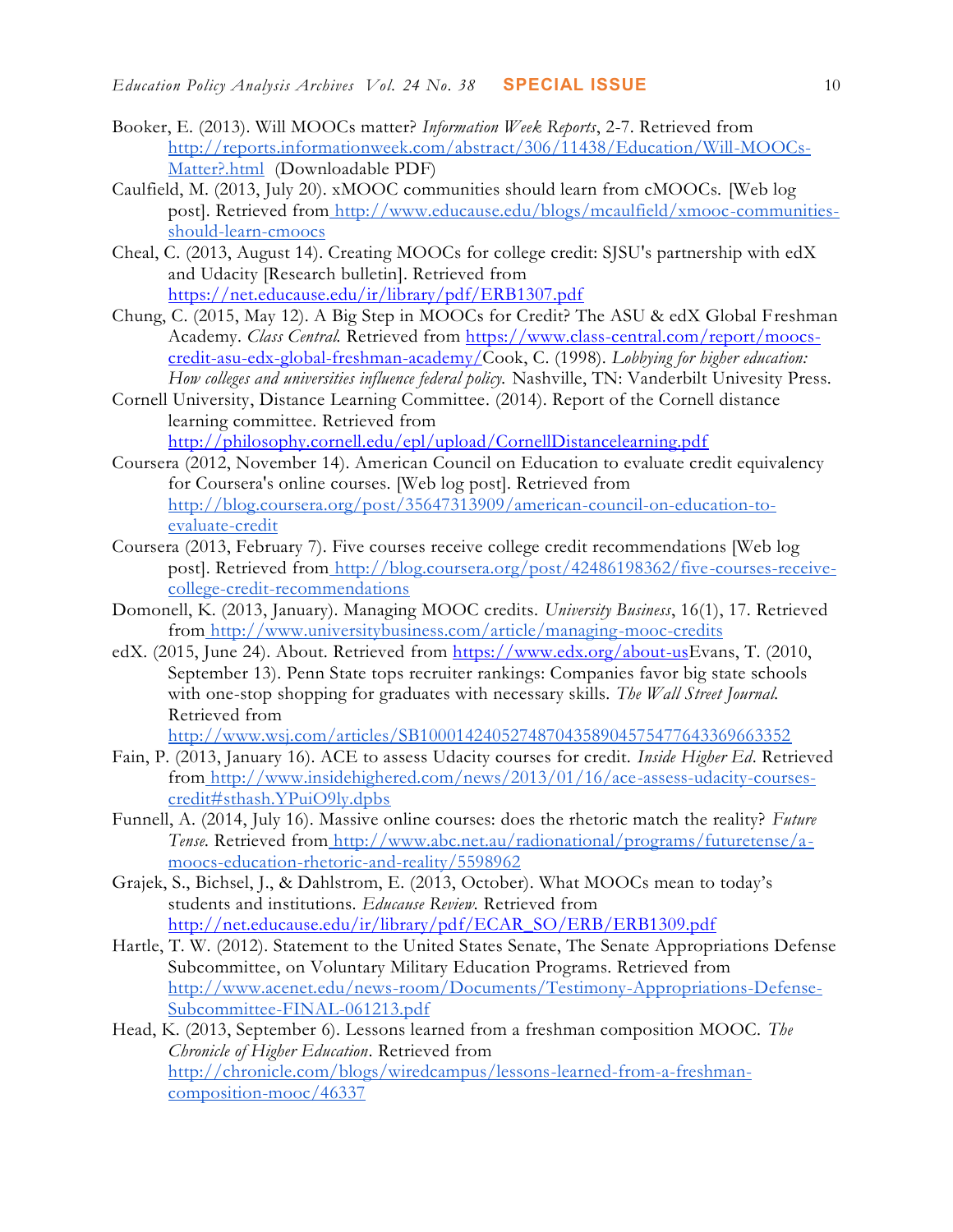- Kolowich, S. (2013, February 7). American council on education recommends 5 MOOCs for credit. *The Chronicle of Higher Education*, 59(23). Retrieved fro[m](http://argo.library.okstate.edu/login?url=http://search.proquest.com.argo.library.okstate.edu/docview/1287085055?accountid=4117) [http://argo.library.okstate.edu/login?url=http://search.proquest.com.argo.library.okstat](http://argo.library.okstate.edu/login?url=http://search.proquest.com.argo.library.okstate.edu/docview/1287085055?accountid=4117) [e.edu/docview/1287085055?accountid=4117](http://argo.library.okstate.edu/login?url=http://search.proquest.com.argo.library.okstate.edu/docview/1287085055?accountid=4117)
- Mangan, K. (2012, September 6). A first for Udacity: A U.S. university will accept transfer credit for one of its courses. *The Chronicle of Higher Eduation*. Retrieved fro[m](https://chronicle.com/article/A-First-for-Udacity-Transfer/134162/) <https://chronicle.com/article/A-First-for-Udacity-Transfer/134162/>
- Masterson, K. (2013, May 1). Giving MOOCs some credit. *The Presidency.* Retrieved fro[m](http://www.acenet.edu/the-presidency/columns-and-features/Pages/Giving-MOOCs-Some-Credit.aspx) [http://www.acenet.edu/the-presidency/columns-and-features/Pages/Giving-MOOCs-](http://www.acenet.edu/the-presidency/columns-and-features/Pages/Giving-MOOCs-Some-Credit.aspx)[Some-Credit.aspx](http://www.acenet.edu/the-presidency/columns-and-features/Pages/Giving-MOOCs-Some-Credit.aspx)
- Moe, R. (2014, May 15). The MOOC problem. *Hybrid Pedagogy*. Retrieved fro[m](http://www.hybridpedagogy.com/journal/mooc-problem/) <http://www.hybridpedagogy.com/journal/mooc-problem/>
- Negrea, S. (2014, March 1). Massive, open, online, for credit: Three models for allowing students to earn credit for completed MOOCs. *University Business*, 17(3), 45.
- Pack, T. (2013, February). The abcs of free classes from elite schools. *Information Today*, 30(2), 38. Retrieved fro[m](http://argo.library.okstate.edu/login?url=http://search.proquest.com.argo.library.okstate.edu/docview/1285507760?accountid=4117) [http://argo.library.okstate.edu/login?url=http://search.proquest.com.argo.library.okstat](http://argo.library.okstate.edu/login?url=http://search.proquest.com.argo.library.okstate.edu/docview/1285507760?accountid=4117) [e.edu/docview/1285507760?accountid=4117](http://argo.library.okstate.edu/login?url=http://search.proquest.com.argo.library.okstate.edu/docview/1285507760?accountid=4117)
- Pappano, L. (2012, November 2). The year of the MOOC. *The New York Times*. Retrieved from [http://www.nytimes.com/2012/11/04/education/edlife/massive-open-online-courses](http://www.nytimes.com/2012/11/04/education/edlife/massive-open-online-courses-are-multiplying-at-a-rapid-pace.html?_r=0)are-multiplying-at-a-rapid-pace.html?  $r=0$
- Parr, C. (2013a, May 9). MOOC completion rates below 7%. *Times Higher Education.* Retrieved from [https://www.timeshighereducation.co.uk/news/mooc-completion-rates-below-](https://www.timeshighereducation.co.uk/news/mooc-completion-rates-below-7/2003710.article)[7/2003710.article](https://www.timeshighereducation.co.uk/news/mooc-completion-rates-below-7/2003710.article)
- Parr, C. (2013b, October 17). MOOC creators criticize courses lack of creativity. *Times Higher Education.* Retrieved from [https://www.timeshighereducation.co.uk/news/mooc](https://www.timeshighereducation.co.uk/news/mooc-creators-criticise-courses-lack-of-creativity/2008180.article)[creators-criticise-courses-lack-of-creativity/2008180.article](https://www.timeshighereducation.co.uk/news/mooc-creators-criticise-courses-lack-of-creativity/2008180.article)
- Reich, J. (2014, December 8). MOOC completion and retention in the context of student intent. *Educause Review.* Retrieved from http://er.educause.edu/articles/2014/12/mooccompletion-and-retention-in-the-context-of-student-intent
- Schaffhauser, D. (2014, November 17). U Oklahoma's Janux flips the MOOC. *Campus Technology*. Retrieved from [http://campustechnology.com/articles/2014/11/17/u](http://campustechnology.com/articles/2014/11/17/u-oklahomas-janux-flips-the-mooc.aspx)[oklahomas-janux-flips-the-mooc.aspx](http://campustechnology.com/articles/2014/11/17/u-oklahomas-janux-flips-the-mooc.aspx)
- Shah, D. (2014). MOOCs in 2014: Breaking down the numbers. *EdSurge News.* Retrieved from [https://www.edsurge.com/news/2014-12-26-moocs-in-2014-breaking-down-the](https://www.edsurge.com/news/2014-12-26-moocs-in-2014-breaking-down-the-numbers)[numbers](https://www.edsurge.com/news/2014-12-26-moocs-in-2014-breaking-down-the-numbers)
- Shumski, D. (2013, August 15). MOOCs by the numbers: How do EdX, Coursera and Udacity stack up? *Education Dive*. Retrieved from [http://www.educationdive.com/news/moocs](http://www.educationdive.com/news/moocs-by-the-numbers-how-do-edx-coursera-and-udacity-stack-up/161100/)[by-the-numbers-how-do-edx-coursera-and-udacity-stack-up/161100/](http://www.educationdive.com/news/moocs-by-the-numbers-how-do-edx-coursera-and-udacity-stack-up/161100/)
- Siemens, G., Irvine, V., & Code, J. (2013). An academic perspective on an emerging technological and social trend. *Journal of Online Learning and Teaching*, 9(2). Retrieved fro[m](http://jolt.merlot.org/vol9no2/siemens_editorial_0613.htm) [http://jolt.merlot.org/vol9no2/siemens\\_editorial\\_0613.htm](http://jolt.merlot.org/vol9no2/siemens_editorial_0613.htm)
- Snider, S. (2014, September 25). 10 universities with the largest undergraduate student populations. *U.S. News & World Report*. Retrieved fro[m](http://www.usnews.com/education/best-colleges/the-short-list-college/articles/2014/09/25/10-universities-with-the-largest-undergraduate-student-populations) [http://www.usnews.com/education/best-colleges/the-short-list](http://www.usnews.com/education/best-colleges/the-short-list-college/articles/2014/09/25/10-universities-with-the-largest-undergraduate-student-populations)[college/articles/2014/09/25/10-universities-with-the-largest-undergraduate-student](http://www.usnews.com/education/best-colleges/the-short-list-college/articles/2014/09/25/10-universities-with-the-largest-undergraduate-student-populations)[populations](http://www.usnews.com/education/best-colleges/the-short-list-college/articles/2014/09/25/10-universities-with-the-largest-undergraduate-student-populations)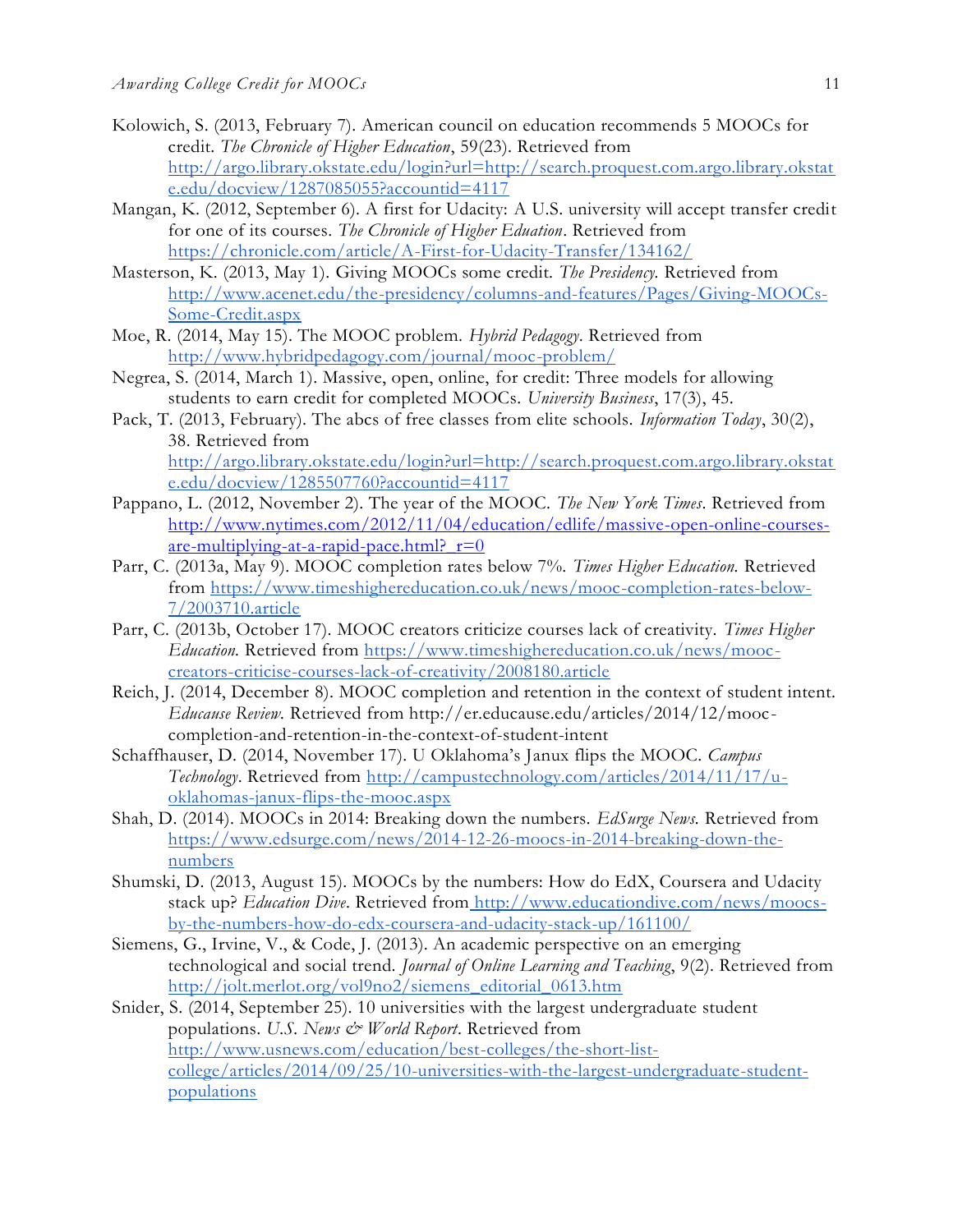- Straumheim, C. (2015, April 24). Arizona State U 'MOOCs for credit' program faces unanswered accreditation questions. *Inside Higher Ed*. Retrieved fro[m](https://www.insidehighered.com/news/2015/04/24/arizona-state-u-moocs-credit-program-faces-unanswered-accreditation-questions) [https://www.insidehighered.com/news/2015/04/24/arizona-state-u-moocs-credit](https://www.insidehighered.com/news/2015/04/24/arizona-state-u-moocs-credit-program-faces-unanswered-accreditation-questions)[program-faces-unanswered-accreditation-questions](https://www.insidehighered.com/news/2015/04/24/arizona-state-u-moocs-credit-program-faces-unanswered-accreditation-questions)
- Sumell, A. J. (2013). I don't want to be MOOC'd. *The Chronicle of Higher Education*, 59(29). Retrieved from <http://chronicle.com/article/I-Dont-Want-to-Be-Moocd/138013/>

Zook, G. F. (1950). The American Council on Education. *The Phi Delta Kappan*, 31(7), 312-318.

## **About the Author**

#### **Jason E. Stone**

Oklahoma State University

esto@osuokc.edu

Jason E. Stone is an Assistant Professor at Oklahoma State University - Oklahoma City, where he serves as the Division Head of Liberal Arts. His interests include MOOCs, online education, transformational educational leadership, educational policy rhetoric, higher educational organizational culture, and organizational trust. A finalist for the Oklahoma Medal for Excellence in Teaching and Administration in 2012 & 2013 and winner of the Kamm Fellowship, Mr. Stone is a doctoral student in Educational Leadership and Policy Studies at Oklahoma State University.

## **About the Co-Guest Editors**

#### **Lisa A. Petrides**

Institute for the Study of Knowledge Management in Education

lisa@iskme.org

Lisa Petrides, Ph.D. is CEO and founder of the Institute for the Study of Knowledge Management in Education (ISKME). A former professor in the Department of Organization and Leadership at Columbia University, Teachers College, her research and teaching interests include information science, decision-making, and issues of access and equity in education. Petrides also leads OER Commons [\(www.oercommons.org\)](http://www.oercommons.org/), a digital public library of open educational resources, and a collaboration platform that supports and facilitates the creation, sharing, and modification of open educational resources. Petrides received her Ph.D. from Stanford University.

#### **Cynthia M. Jimes**

Institute for the Study of Knowledge Management in Education cynthia@iskme.org

Cynthia Jimes, Ph.D., is Director of Research at the Institute for the Study of Knowledge Management in Education (ISKME), where she has led international projects over the past ten years focusing on the use and impact of open educational resources on teaching and learning. While living in Sweden and the Netherlands from 1995 to 2004, she worked in both the private and public sectors, holding positions in research consulting, teaching high school and college, and obtaining her Ph.D. in Information Science from Uppsala University in Sweden.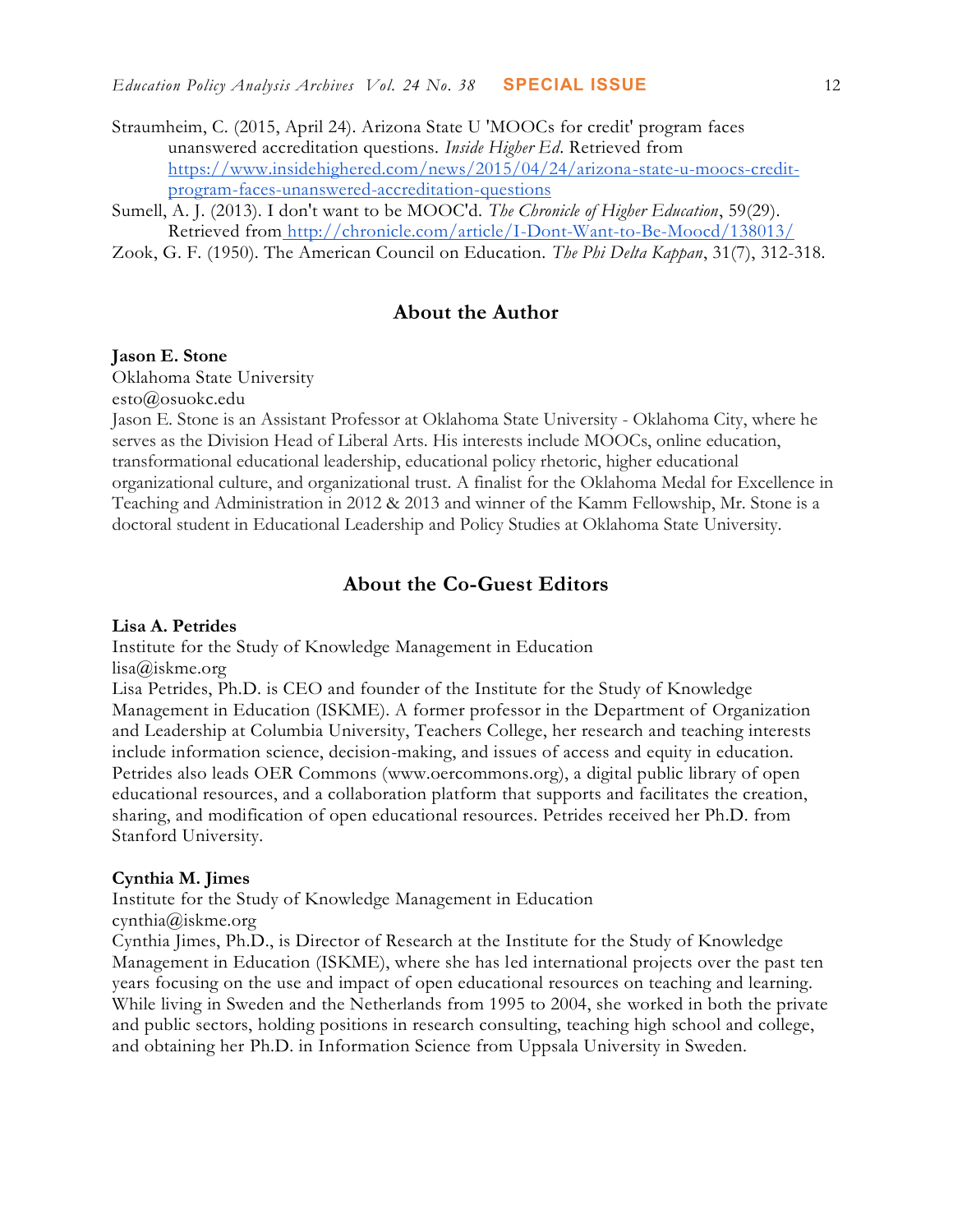# **SPECIAL ISSUE Models of Open Education in Higher Education**

education policy analysis archives

Volume 24 Number 38 March 28, 2016 ISSN 1068-2341

ලි SOME READERS ARRAIGED Readers are free to copy, display, and distribute this article, as long as the work is attributed to the author(s) and **Education Policy Analysis Archives,** it is distributed for noncommercial purposes only, and no alteration or transformation is made in the work. More details of this Creative Commons license are available at

http://creativecommons.org/licenses/by-nc-sa/3.0/. All other uses must be approved by the author(s) or **EPAA**. **EPAA** is published by the Mary Lou Fulton Institute and Graduate School of Education at Arizona State University Articles are indexed in CIRC (Clasificación Integrada de Revistas Científicas, Spain), DIALNET (Spain), [Directory of Open Access Journals,](http://www.doaj.org/) EBSCO Education Research Complete, ERIC, Education Full Text (H.W. Wilson), QUALIS A2 (Brazil), SCImago Journal Rank; SCOPUS, SOCOLAR (China).

Please contribute commentaries at http://epaa.info/wordpress/ and send errata notes to Gustavo E. Fischman [fischman@asu.edu](mailto:fischman@asu.edu)

**Join EPAA's Facebook community** at<https://www.facebook.com/EPAAAAPE> and **Twitter feed** @epaa\_aape.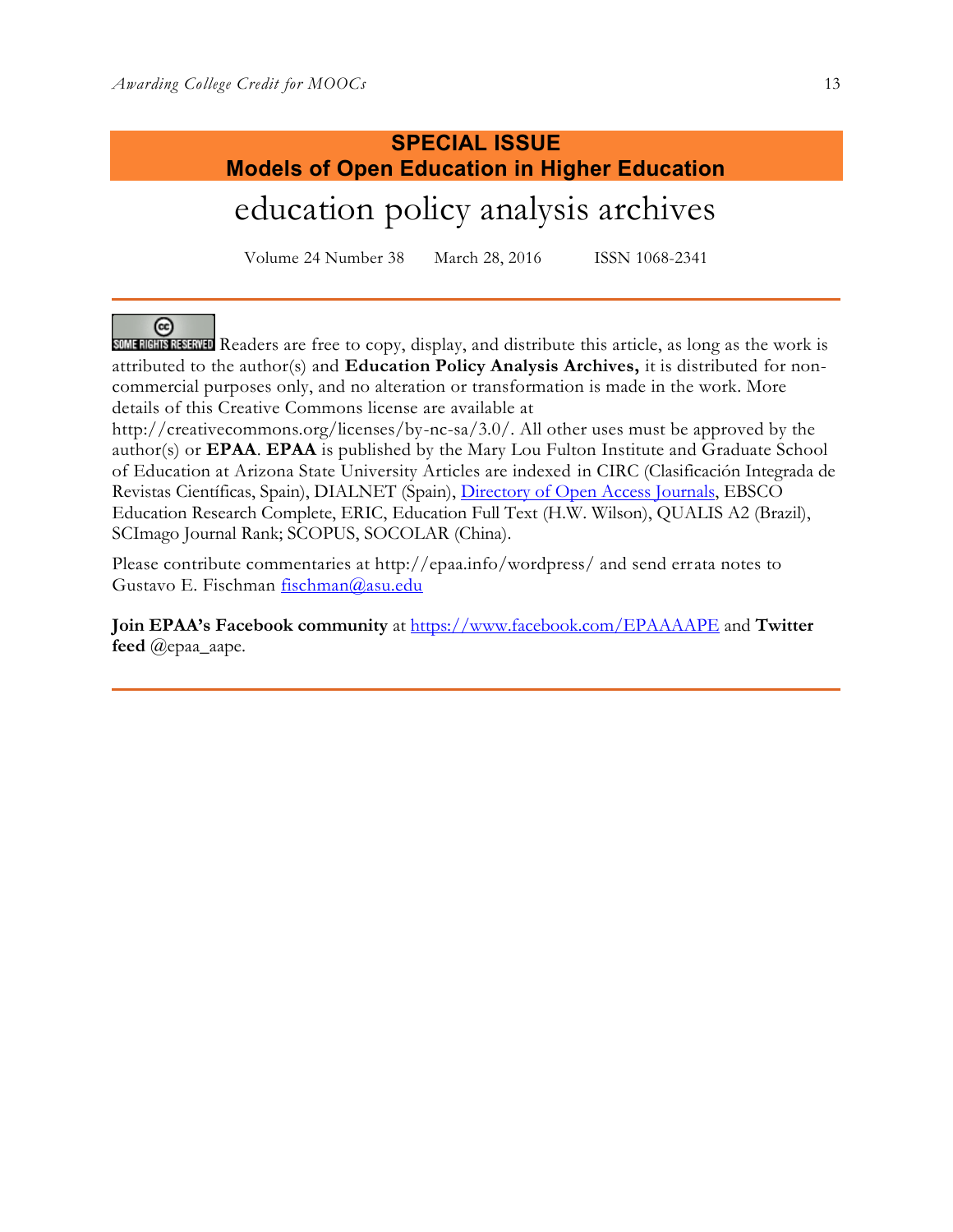## education policy analysis archives editorial board

Lead Editor: **Audrey Amrein-Beardsley** (Arizona State University) Executive Editor: **Gustavo E. Fischman** (Arizona State University) Associate Editors: **Sherman Dorn**, **David R. Garcia**, **Oscar Jimenez-Castellanos**, **Eugene Judson**, **Jeanne M. Powers** (Arizona State University)

**Cristina Alfaro** San Diego State University

**Gary Anderson** New York University

**Michael W. Apple** University of Wisconsin, Madison **Jeff Bale** OISE, University of Toronto, Canada

**David C. Berliner** Arizona State University

**Casey Cobb** University of Connecticut

**Arnold Danzig** San Jose State University

**Linda Darling-Hammond**  Stanford University

**Elizabeth H. DeBray** University of Georgia

**Chad d'Entremont** Rennie Center for Education Research & Policy

**John Diamond** University of Wisconsin, Madison

**Matthew Di Carlo** Albert Shanker Institute

**Michael J. Dumas** University of California, Berkeley

**Kathy Escamilla** University of Colorado, Boulder

**Melissa Lynn Freeman** Adams State College

**Rachael Gabriel** University of Connecticut

**Amy Garrett Dikkers** University of North Carolina, Wilmington

**Gene V Glass** Arizona State University

**Ronald Glass** University of California, Santa Cruz

**Jacob P. K. Gross** University of Louisville

**Julian Vasquez Heilig** California State University, Sacramento **Aaron Bevanot** SUNY Albany **Kimberly Kappler Hewitt** University of North Carolina Greensboro

**Henry Braun** Boston College **Steve Klees** University of Maryland **Nelly P. Stromquist** University

**Jaekyung Lee S**UNY Buffalo

**Jessica Nina Lester** Indiana University

**Amanda E. Lewis** University of Illinois, Chicago

**Chad R. Lochmiller** Indiana University

**Christopher Lubienski** University of Illinois, Urbana-Champaign

**Sarah Lubienski** University of Illinois, Urbana-Champaign

**William J. Mathis** University of Colorado, Boulder

**Michele S. Moses** University of Colorado, Boulder

**Julianne Moss** Deakin University, Australia

**Sharon Nichols** University of Texas, San Antonio

**Eric Parsons** University of Missouri-Columbia

**Susan L. Robertson** Bristol University, UK

**Gloria M. Rodriguez** University of California, Davis **R. Anthony Rolle** University of Houston

**A. G. Rud** Washington State University

**Eric M. Haas** WestEd **Patricia Sánchez** University of University of Texas, San Antonio **Janelle Scott** University of California, Berkeley **Jack Schneider** College of the Holy Cross

**Aimee Howley** Ohio University **Noah Sobe** Loyola University

of Maryland

**Benjamin Superfine** University of Illinois, Chicago

**Maria Teresa Tatto**  Michigan State University

**Adai Tefera** Virginia Commonwealth University

**Tina Trujillo** University of California, Berkeley

**Federico R. Waitoller** University of Illinois, Chicago

**Larisa Warhol** University of Connecticut

**John Weathers** University of Colorado, Colorado Springs

**Kevin Welner** University of Colorado, Boulder

**Terrence G. Wiley** Center for Applied Linguistics

**John Willinsky**  Stanford University

**Jennifer R. Wolgemuth**  University of South Florida

**Kyo Yamashiro** Claremont Graduate University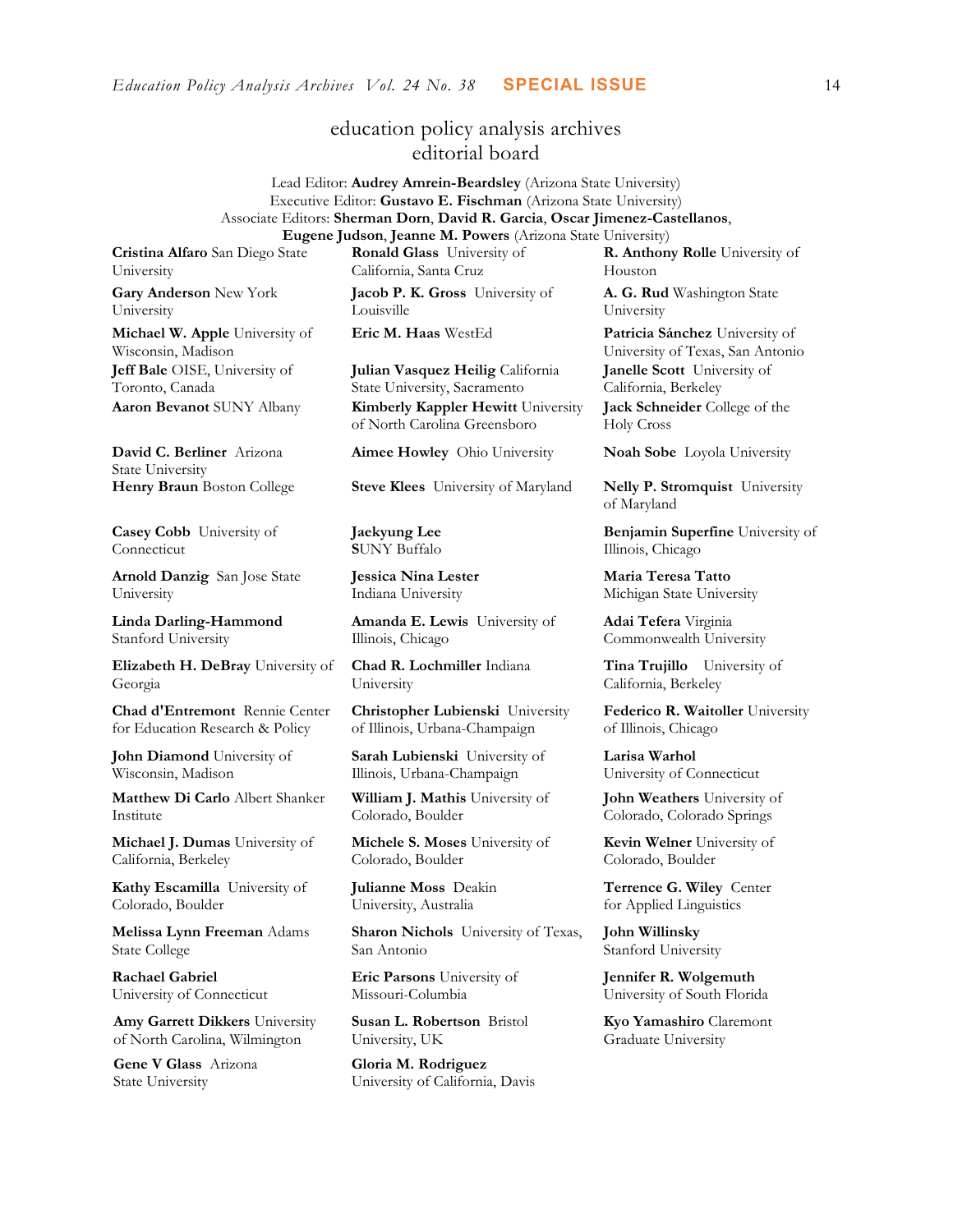# archivos analíticos de políticas educativas consejo editorial

Editor Ejecutivo: **Gustavo E. Fischman** (Arizona State University) Editores Asociados: **Armando Alcántara Santuario** (Universidad Nacional Autónoma de México), **Jason Beech**, (Universidad de San Andrés), **Antonio Luzon**, Universidad de Granada

**Claudio Almonacid**

Universidad Metropolitana de Ciencias de la Educación, Chile **Miguel Ángel Arias Ortega**  Universidad Autónoma de la Ciudad de México **Xavier Besalú Costa**  Universitat de Girona, España

**Juan Carlos González Faraco**  Universidad de Huelva, España

**María Clemente Linuesa**  Universidad de Salamanca, España

**Jaume Martínez Bonafé** Universitat de València, España

**[Xavier Bonal](javascript:openRTWindow() Sarro** Universidad Autónoma de Barcelona, España

**[Antonio Bolívar](javascript:openRTWindow() Boitia** Universidad de Granada, España

**[José Joaquín Brunner](javascript:openRTWindow()** Universidad Diego Portales, Chile

**[Damián Canales Sánchez](javascript:openRTWindow()** Instituto Nacional para la Evaluación de la Educación, México

**Gabriela de la Cruz Flores** Universidad Nacional Autónoma de México

**[Marco Antonio Delgado Fuentes](javascript:openRTWindow()** Universidad Iberoamericana, México **[Inés Dussel](javascript:openRTWindow()**, DIE-CINVESTAV, México

**[Pedro Flores Crespo](javascript:openRTWindow()** Universidad Iberoamericana, México

**Ana María García de Fanelli**  Centro de Estudios de Estado y Sociedad (CEDES) CONICET, Argentina

**Alejandro Márquez Jiménez**  Instituto de Investigaciones sobre la Universidad y la Educación, UNAM, México **María Guadalupe Olivier Tellez**,

Universidad Pedagógica Nacional, México **[Miguel Pereyra](javascript:openRTWindow()** Universidad de

Granada, España

**[Mónica Pini](javascript:openRTWindow()** Universidad Nacional de San Martín, Argentina

**Omar Orlando Pulido Chaves** Instituto para la Investigación Educativa y el Desarrollo Pedagógico (IDEP) **[José Luis Ramírez](javascript:openRTWindow() Romero**

Universidad Autónoma de Sonora, México **[Paula Razquin](javascript:openRTWindow()** Universidad de San Andrés, Argentina

**José Ignacio Rivas Flores** Universidad de Málaga, España **[Miriam Rodríguez Vargas](javascript:openRTWindow()** Universidad Autónoma de Tamaulipas, México **José Gregorio Rodríguez**  Universidad Nacional de Colombia, Colombia **[Mario Rueda Beltrán](javascript:openRTWindow()** Instituto de Investigaciones sobre la Universidad y la Educación, UNAM, México **José Luis San Fabián Maroto**  Universidad de Oviedo, España

**[Jurjo Torres Santomé](javascript:openRTWindow()**, Universidad de la Coruña, España

**[Yengny Marisol Silva Laya](javascript:openRTWindow()** Universidad Iberoamericana, México

**Juan Carlos Tedesco** Universidad Nacional de San Martín, Argentina

**Ernesto Treviño Ronzón** Universidad Veracruzana, México

**[Ernesto Treviño](javascript:openRTWindow() Villarreal**

Universidad Diego Portales Santiago, Chile **[Antoni Verger Planells](javascript:openRTWindow()** Universidad Autónoma de Barcelona, España **[Catalina Wainerman](javascript:openRTWindow()** Universidad de San Andrés, Argentina **Juan Carlos Yáñez Velazco** Universidad de Colima, México